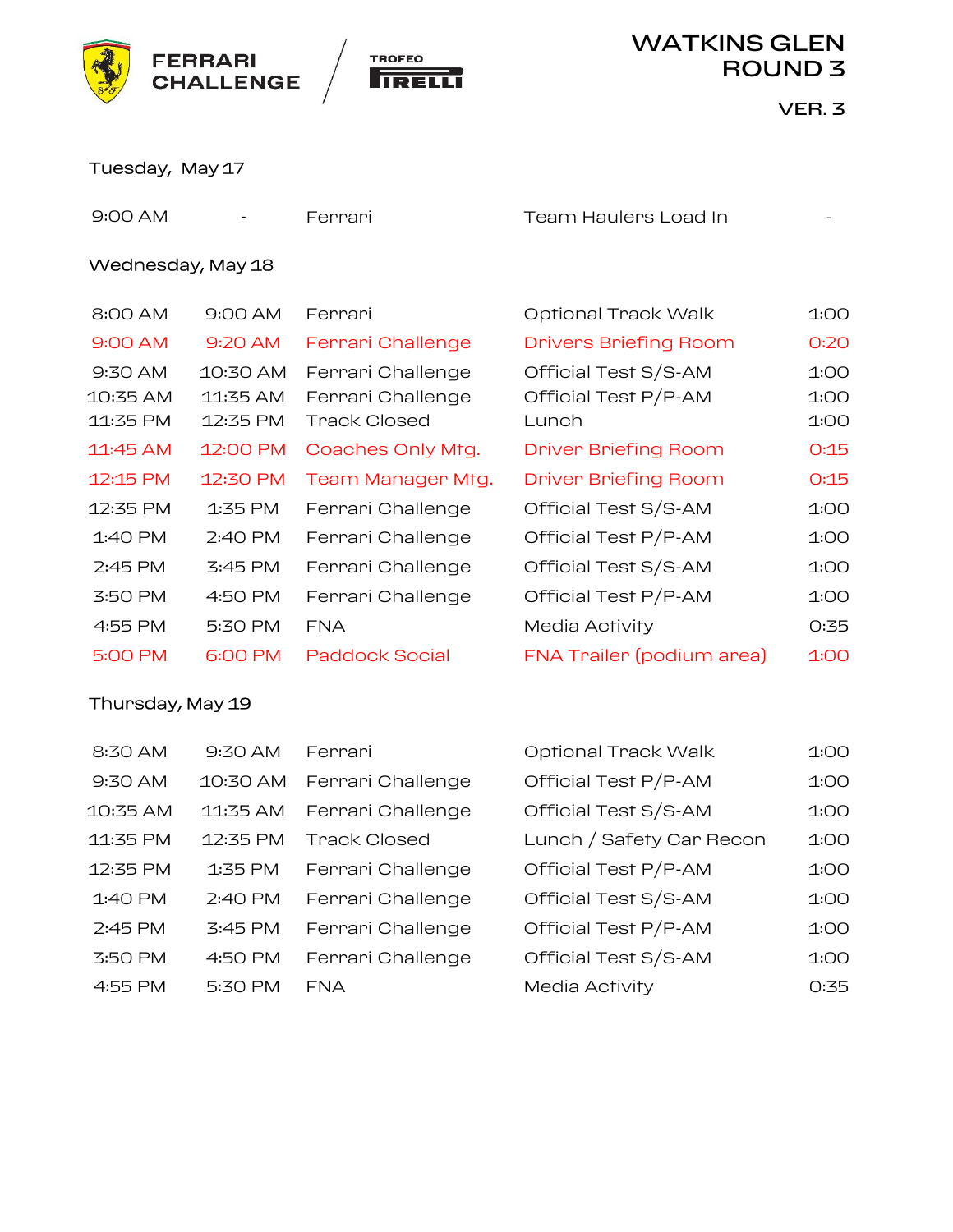



# Friday, May 20

| <b>FERRARI</b> | <b>CHALLENGE</b> | <b>TROFEO</b>                          | <b>WATKINS GLEN</b><br><b>ROUND 3</b>           |      |  |
|----------------|------------------|----------------------------------------|-------------------------------------------------|------|--|
|                |                  |                                        | VER. 3                                          |      |  |
|                |                  |                                        |                                                 |      |  |
| Friday, May 20 |                  |                                        |                                                 |      |  |
| 8:00 AM        | 8:45 AM          | Ferrari Challenge                      | Official Practice 1 - S/S-AM                    | 0:45 |  |
| 8:50 AM        | 9:35 AM          | Ferrari Challenge                      | Official Practice 1 - P/P-AM                    | 0:45 |  |
| 9:40 AM        | 10:25 AM         | Ferrari Challenge                      | Official Practice 2 - S/S-AM                    | O:45 |  |
| 10:30 AM       | 11:15 AM         | Ferrari Challenge                      | Official Practice 2 - P/P-AM                    | 0:45 |  |
| 11:00 AM       | 11:20 AM         | Club Competizioni GT                   | <b>Drivers briefing</b>                         | O:2O |  |
| 11:15 AM       | 12:00 PM         | <b>Track Closed</b>                    | Lunch                                           | 0:45 |  |
| 11:30 AM       | 11:35 AM         | Challenge/Club Ch.                     | <b>Group Photo</b>                              | O:O5 |  |
| 11:40 AM       | 11:55 AM         | Club Competizioni GT Track Recognition |                                                 | 0:15 |  |
| 12:00 PM       | 12:45 PM         | Ferrari Challenge                      | Official Practice 3 - S/S-AM                    | 0:45 |  |
| 12:50 PM       | 1:35 PM          | Ferrari Challenge                      | Official Practice 3 - P-AM                      | 0:45 |  |
| 1:40 PM        | 3:10 PM          | Club Competizioni GT                   | Free Laps                                       | 1:30 |  |
| 2:30 PM        | 2:50 PM          | <b>Club Challenge</b>                  | <b>Drivers briefing</b>                         | 0:20 |  |
| 3:15 PM        | 4:15 PM          | Club Challenge                         | Free Laps                                       | 1:00 |  |
| 4:20 PM        | 5:20 PM          | Club Competizioni GT                   | Free Laps                                       | 1:00 |  |
| 5:25 PM        | 5:55 PM          | Club Competizioni GT                   | Group Photo/Camera Car                          | 0:30 |  |
| 6:00 PM        | 7:30 PM          | Club Challenge                         | Free Laps                                       | 1:30 |  |
| 6:30 PM        | 7:30 PM          |                                        | Club Competizioni GT Social Event (Hospitality) | 1:15 |  |
|                |                  |                                        |                                                 |      |  |